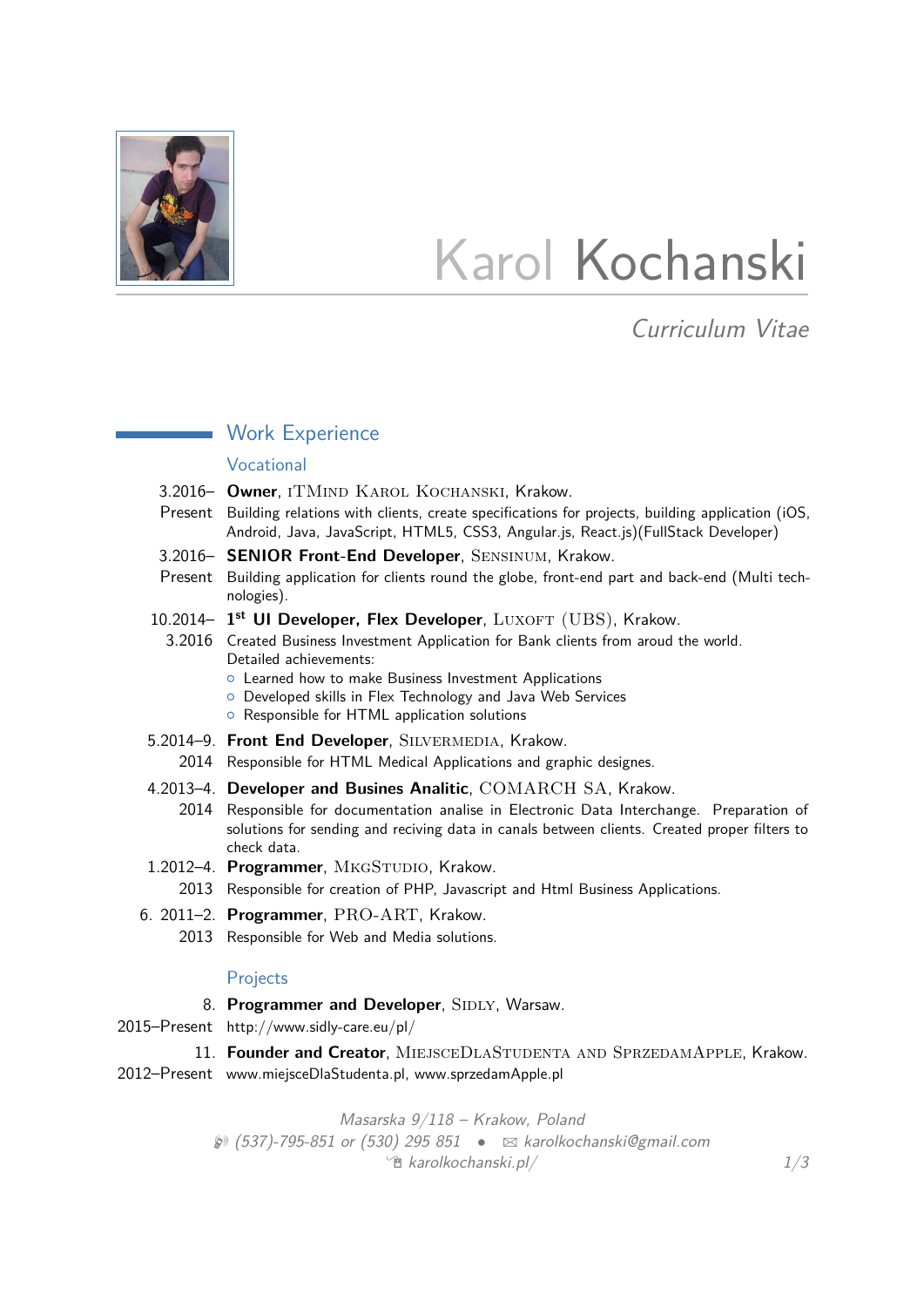#### 1. **Other Projects Portfolio**, .

2009–Present www.KarolKochanski.pl

#### **Education**

- 2012–2013 **Masters of Metals Engineering and Industrial Computer Science** , AGH University of Science and Technology, Krakow, GPA – 5.0. Master's thesis: "Platform Symfony2 use in realization web application in MVC to conference and scientific magazine system"
- 2008–2012 **Bachelor of Metals Engineering and Industrial Computer Science, Minor: Technical and Computer Science Education**, AGH University of Science and Technology, Krakow, GPA – 4.0. Bechalor's thesis: "Architecture of modern systems useful to sale"

2008–2012 **Bachelor of Metals Engineering and Industrial Computer Science, Minor: Applied Computer Science covers**, AGH University of Science and Technology, Krakow, GPA – 4.0.

Bechalor's thesis: "Architecture of modern systems useful to sale"

# Computer skills

Advanced HTML, CSS, JAVASCRIPT, JQUERY, PHP, SYMFONY2, WORDPRESS, Prestashop, html 5, CSS 3, GIT, SVN, SASS, LESS, MySQL, PostreSQL, SQL, ASP.NET, C sharp, Idea, Photoshop, Illustrator, Autocad, 3D Max, SCRUM

Intermediate REST AND WEB SERVICES,  $\triangle F \times$ , LINUX, JAVA,  $C++$ , REACT, Js,

### Languages

Polish **Mothertongue**

English **Upper Intermediate, Conversationally fluent**

German **Basic Level**

#### **Interests**

- Downhill Bike Ride Sport
- Traveling  **Traveling 2008**
- Running

# SKILLS

- HTML  $-$  6 years of professional experience
- CSS 6 years of professional experience
- JavaScript  **3 years of professional experience**
- jQuery interest and the set of professional experience
- 
- 
- Web design  $-$  6 years of professional experience
- Node.js **but all the set of the set of professional experience**
- React.js **2** year of professional experience

Masarska 9/118 – Krakow, Poland

 $\mathcal{D}(537)$ -795-851 or (530) 295 851  $\bullet$   $\boxtimes$  [karolkochanski@gmail.com](mailto:karolkochanski@gmail.com)  $\hat{E}$  [karolkochanski.pl/](http://www.karolkochanski.pl)  $2/3$  $2/3$